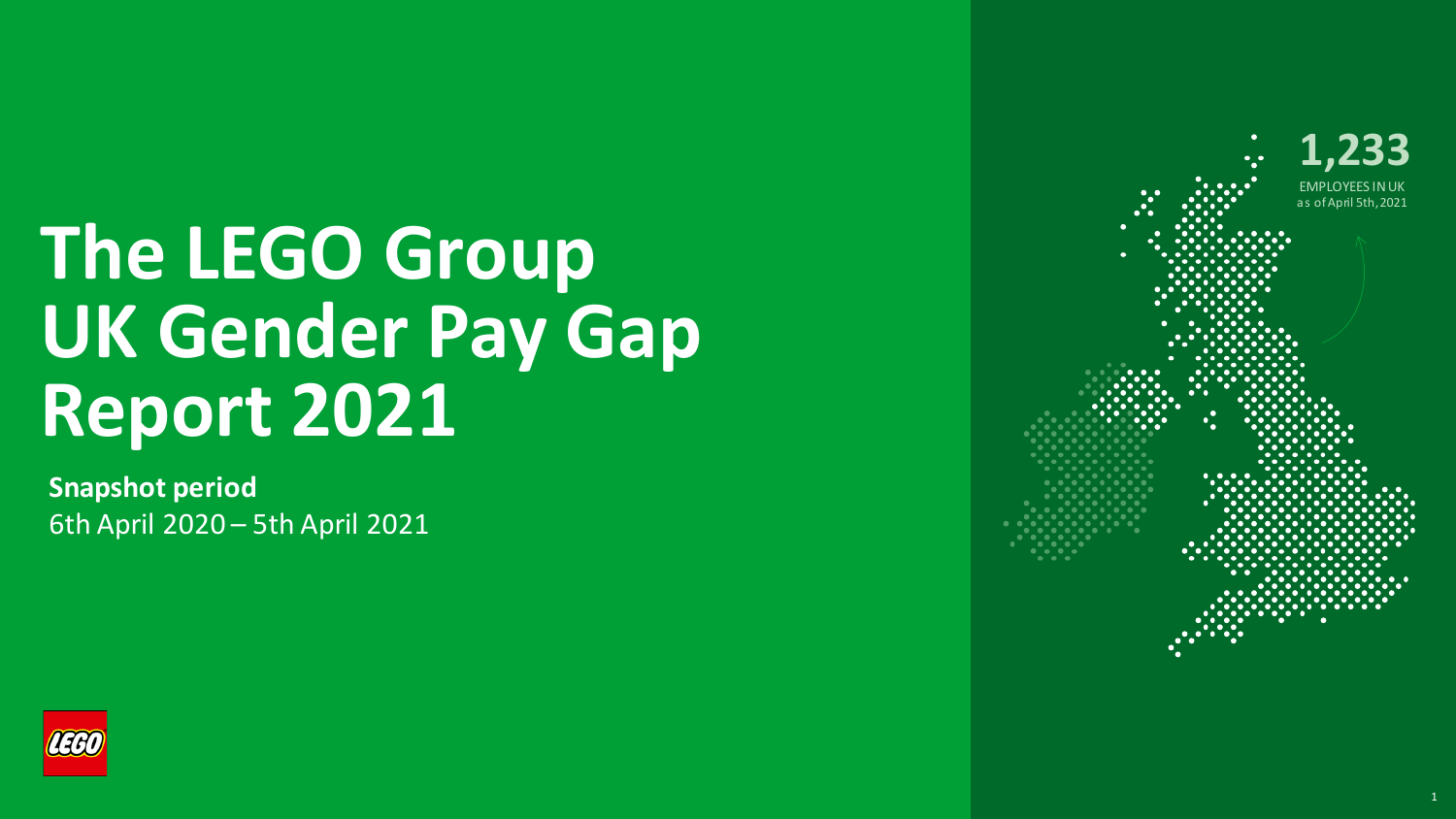# **UK Gender Pay Gap Report 2021**

# **66**<br>Our g<br>diver

Our goal is to build a diverse organisation with a unique sense of belonging to inspire and develop ALL builders of tomorrow.

> *Loren I. Shuster Chief People Officer & Head of Corporate Affairs*

### **A message from Loren I. Shuster**  Chief People Officer & Head of Corporate Affairs

To reach as many children (and grown-ups!) as possible we aim to create LEGO® play experiences that are inclusive for all and that welcome everyone to the joy of building.

To bring these opportunities to life, we believe we need even more diversity in our teams and that we must continue to cultivate behaviors that are inclusive of everyone. This extends to ensuring our work practices, processes and rewards are fair and equitable for all.

At the LEGO Group we strongly believe that equal work deserves equal pay. As part of this commitment, we continually review our employees' compensation and make adjustments where necessary to ensure we maintain pay equity.\*

Additionally, and in line with the UK Legislation related to the Gender Pay Gap Regulations (2017), we can confirm the following findings as part of this data analysis are in accordance with Gender Pay Gap calculations. In 2021, LEGO Group UK had a mean gender pay gap of +6.8% and a median gender pay gap of +25.7% in favour of males.

In prior years, we have reported more balanced figures, however our 2021 score was impacted by an increase of 18.6% in our UK organisation, a significant share being females at entry level.

Our bonus system is built on a combination of company and individual performance. As always, in 2021 our bonus payouts were made in a fair and inclusive way, with 100% of eligible employees receiving the Group's annual bonus. We have a bonus gap of -3.05% in favour of females in the 2021 reporting. This is due to a higher percentage of females receiving additional bonuses, e.g. refer a friend or long service awards, which are paid outside of the annual group bonus.

While we have made progress, we recognise there is more to do. We will continue efforts to develop equality and diversity across the LEGO Group. In 2021, females held 40% of Director+ positions in the LEGO Group which represents a two-percentage point increase from 38% in 2020.

We continuously evaluate our progress also by asking employees how they feel about belonging, feeling safe to share opinions and ability to bring their full self to work. In 2021, the employee inclusion score remained high at 86, hitting our target. Readmore about our efforts on [LEGO.com.](https://www.lego.com/en-us/sustainability/people/diversity-and-inclusion/)



*\*Note: The LEGO Group deeply respects that gender is not binary. However, for the purposes of the UK Gender Pay Gap regulations and reporting, this report uses the gender categories of male and female.*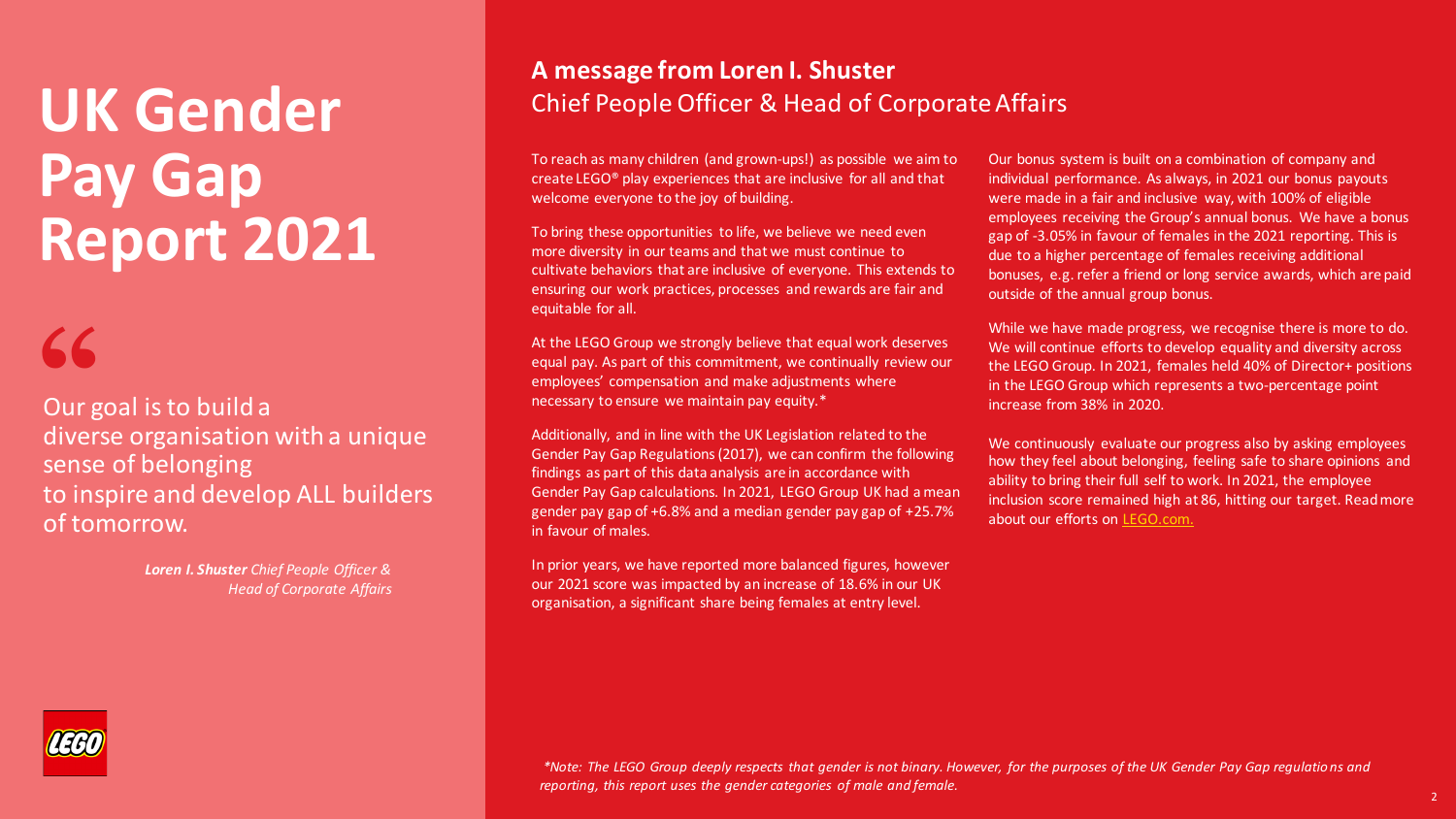## **UK Gender Pay Gap Report 2021**



### **The Gender Pay Gap The Bonus Gap**

The mean gender pay gap has increased from +0.8% to +6.8% in 2021, in favour of males. The median gender pay gap is +25.7%, (in compliance with the UK Government's requirement for the calculations), in favour of males. In previous years we've had a result that was more in balance or in favour of females. The LEGO Group's UK gender pay gap 2021 is the result of an increase of 18.6% in headcount in the UK since 2020. 50% of this growth came from an area of our business where 68% of new hires were female and the majority of roles were below Manager level.

The gender pay differences within each grade are negligible (i.e. similar level roles) therefore in the data there is nothing to suggest there is any unfairness to how we pay individuals regardless of gender. The LEGO Group's employee pay and benefits are guided by its reward philosophy of fairness and transparency. All roles are evaluated and benchmarked against relevant pay rates in the external market. Salaries also reflect individual skills and experience, and salary increases are meritbased.

The LEGO Group operates an annual performance-based bonus programme. The scheme requires employees to have started their employment on or before September 30th to be eligible for a bonus. Employees who work for only part of the bonus period may receive a pro-rata bonus amount. Employees are awarded bonuses based on a combination of team and group key performance indicators. Bonuses are based on a target percentage of salary and are usually paid in April each year.

The bonus pay gap in 2021 was slightly in favour of females (- 3.5%). This is due to a higher percentage of females having received additional bonuses, e.g. refer a friend or long service awards, outside of the annual group bonus.

|               | No Bonus       | <b>Bonus</b> |
|---------------|----------------|--------------|
| <b>Male</b>   | 8%             | 92%          |
|               | No Bonus Bonus |              |
| <b>Female</b> | 12%            | 88%          |